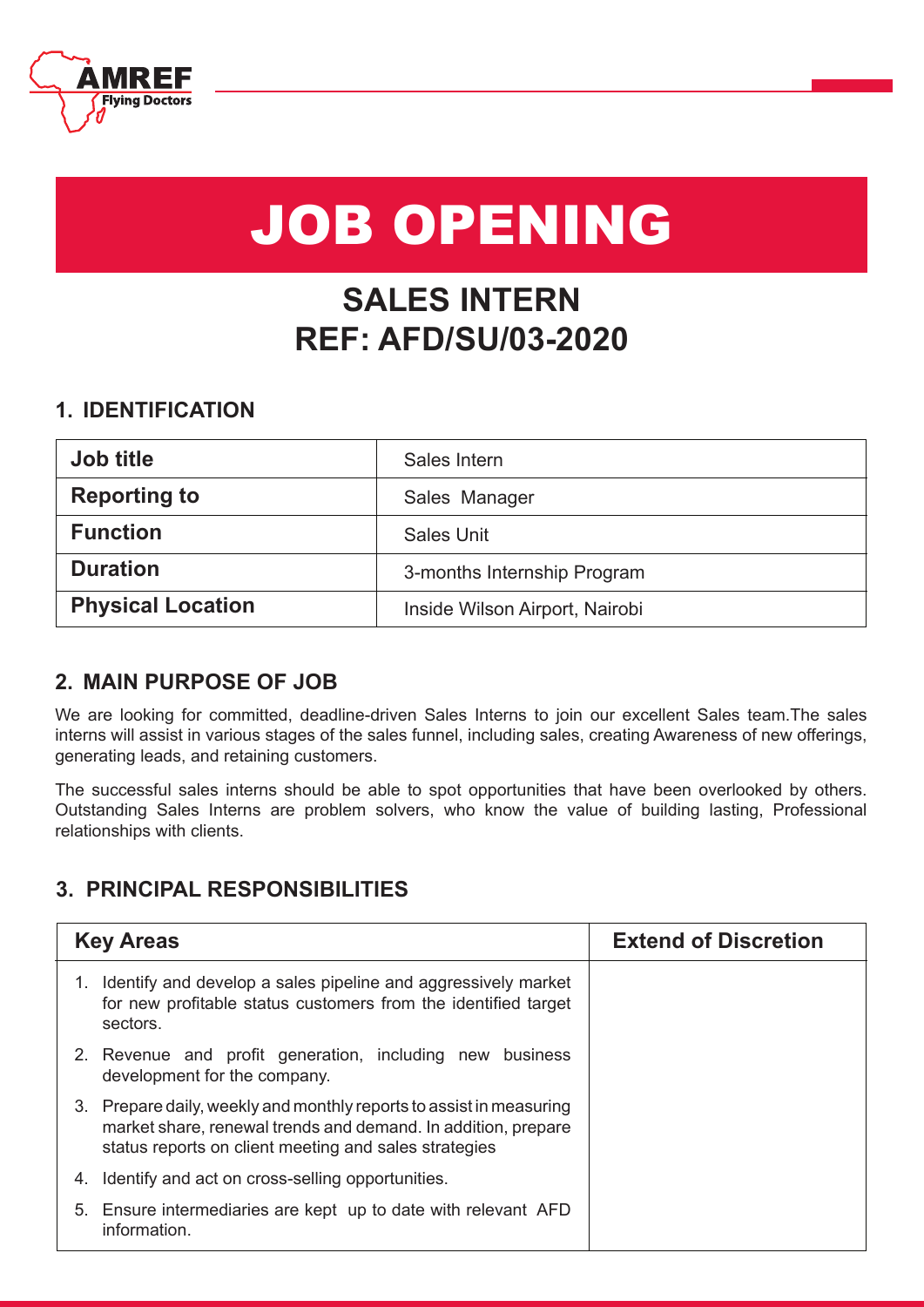

| 6. Provide a channel of communication between AFD,<br>Intermediaries and Suppliers to ensure USSD is working.                  |  |
|--------------------------------------------------------------------------------------------------------------------------------|--|
| 7. Attend related industry events to push for brand awareness<br>and acquire new contacts.                                     |  |
| 8. Maintain timely and accurate information within company CRM<br>database.                                                    |  |
| 9. Facilitate and ensuring timely collections of payments as per<br>the company's credit policy                                |  |
| 10. Making regular visits in order to maintain relationships with the<br>intermediaries, prospective clients and current ones. |  |
| 11. Giving competitive quotations to intermediaries and following<br>up for the same and close sales.                          |  |
| 12. Keeping records of customer interactions and transactions and<br>making sure that the same has been logged to the CRM.     |  |
| 13. Promoting AFD products and services to customers and<br>negotiating contracts with the aim of maximizing profits.          |  |
| 14. Attending to any other duty delegated by the Assistant Sales<br>Manager or the sales Manager.                              |  |
| 15. Perform any other administrative work related additional tasks                                                             |  |

In return, you will gain hands-on experience working on challenging, meaningful projects with guidance from a mentor and other members of our team.

# **4. MINIMUM QUALIFICATIONS**

#### **4.1 Education**

- Diploma in Business related course from a recognized an accredited university.
- Excellent interpersonal and communication skills
- Ability to work in a fast-paced team environment
- Experience with PowerPoint, Word, and Excel preferred

#### **4.2 Competencies**

- Good communication, articulate with presentation
- Team player
- Emotional stability
- Time management skills
- Hustler mentality
- Self-motivated and confident